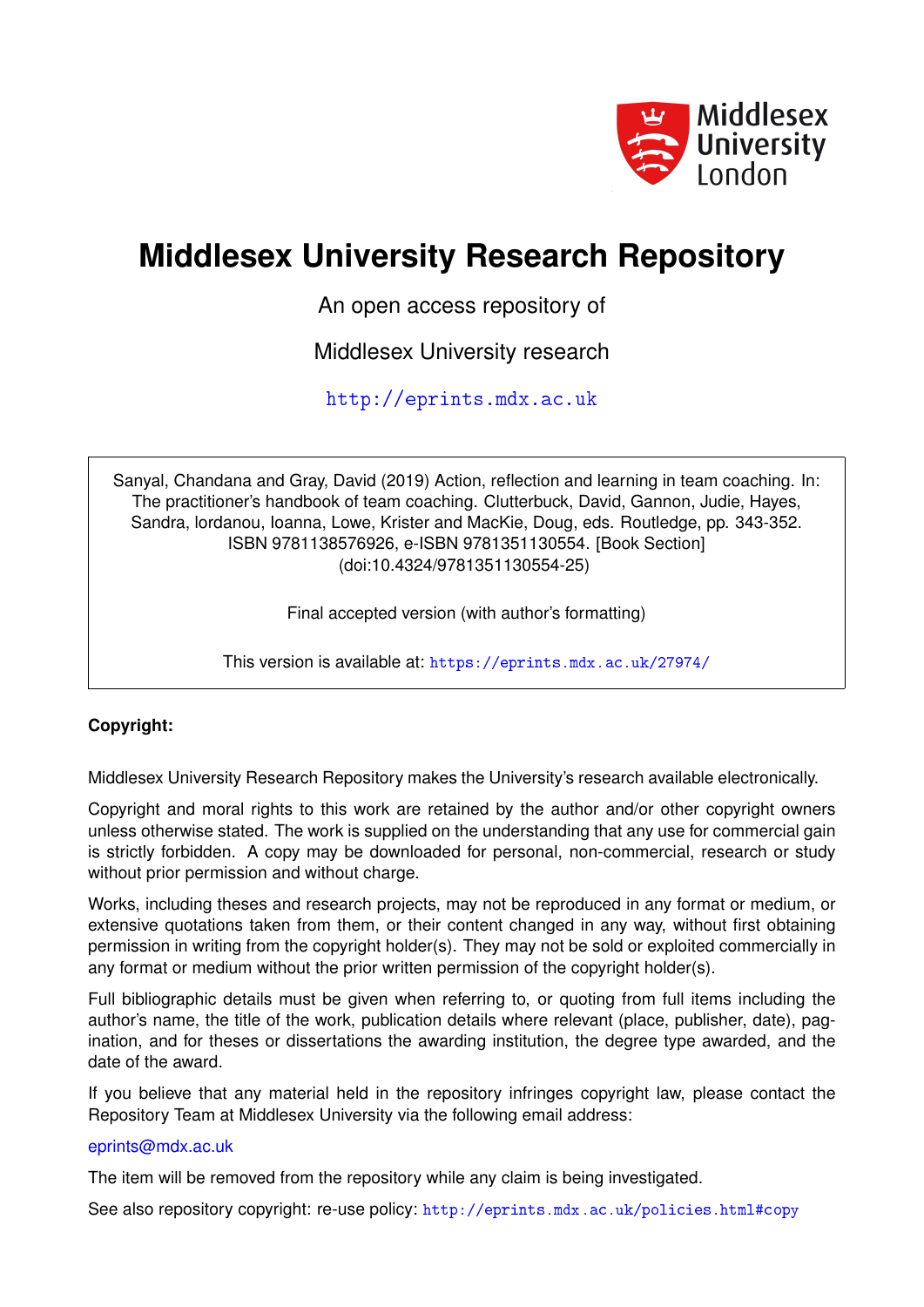# **Action, reflection and learning in team coaching**

*Chandana Sanyal and David E. Gray*

# **Introduction**

The aim of the chapter is to examine the role of a coach in supporting reflection, learning and taking action in a team or a group. The chapter will begin by exploring the role of a coach or adviser in learning groups such as action learning sets where the role of the coach is to ask questions to encourage the team to consider and reflect on their current situation. (Marquardt et al., 2009). This is compared and contrasted to the role of a team coach working with a team to achieve common team outcomes in a way that combines performance and processes (Hackman & Wageman, 2005). The concept of learning as a social process in both interventions and the role of the coach in supporting the process of reflection and dialogue for the purpose of gaining new insights are explored. Hence, one of the purposes of the chapter is to develop a sharper understanding of what distinguishes action learning from team coaching, as well as some of the overlaps between them. It must be noted that as the action learning facilitator is commonly referred to as the 'coach' this term has been used here interchangeably with group coaching. The distinction between the two interventions are addressed later in the chapter.

# **Learning in groups**

The process through which groups promote individual learning and change are widely discussed, but little comprehended (Thornton, 2016). Why and how groups learn can be traced back to our origin as creatures who survived by being part of a group for survival, security and well-being. As a result we are well adapted to understanding nonconscious, non-verbal communication in groups and most of our responses tend to be automatic. Stern (2004:76) defines our 'non-symbolic, non-verbal, procedural awareness' as implicit knowing which enables us to 'feel it in our body and sense it in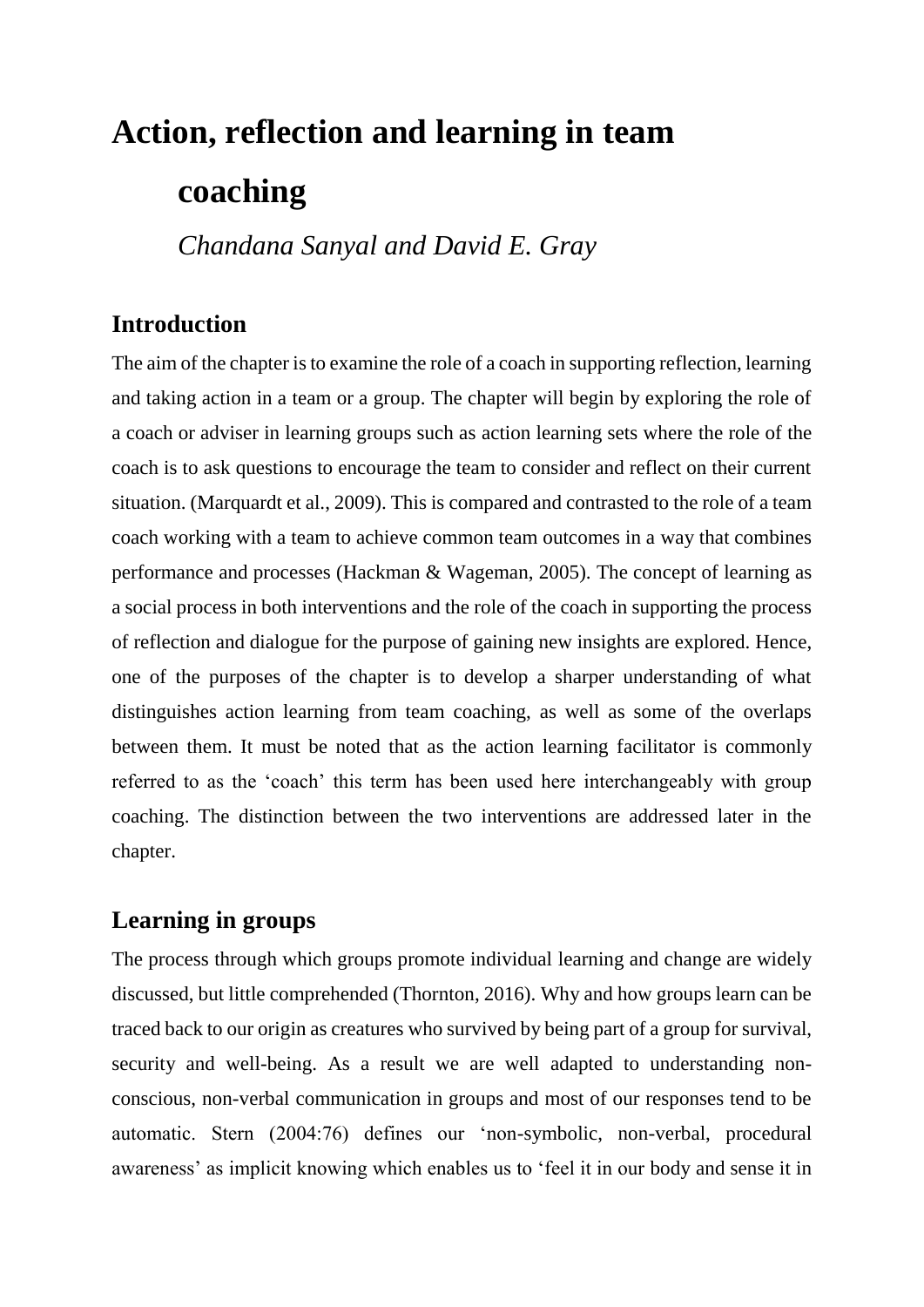our minds, together.' He suggests that our 'nervous systems are constructed to be captured by the nervous system of others … we resonate with and participate in their experience, and they in ours'.

Thus as multiple perspectives of the individual members are shared in a group setting, aspects of knowledge, previously unobserved are brought into the conscious realm, providing the group members opportunities for a deeper learning experience. For this reason, in the interpersonal arena, groups score heavily over every other kind of professional development (Thornton, 2016). From this perspective, it can be established that group learning opportunities such as team coaching where the team is supported to maximise their collective talent and resources to accomplish the team task (Hackman & Wageman, 2005; Hawkins, 2011) and action learning where individuals are supported to reflect on their work to resolve issues and gain new insight (Dilworth & Wills, 2003) offers the group members a far wider range of perceptions and responses.

However, it requires a skilled group coach or facilitator to ensure effective group learning in the context of both team coaching and action learning. When communicating in such groups, individual perceptions are always influenced, and sometimes distorted, by personal previous experiences. In addition, content messages may be loaded with cues about the person and their feelings (Kolb et al., 1984). Sometimes, individuals project positive aspects of themselves and at other time projection can be a defensive mechanism in which one can attribute parts of self that they do not like to others unconsciously. Whether projection is positive or negative, they reduce self-awareness. Here, a group facilitator and a team coach can address and resolve such issues as and when they arise to maximise learning within a group. (Thornton, 2016). However, not all group processes are the same, and nor are the roles of the coach or facilitator within them. Next we will explore action learning group processes and the role of the coach/facilitator before turning to the more recent phenomenon of team coaching.

## **Action learning and the role of the coach**

Action learning is a method for individual and organisation development based on small groups of individuals meeting over time to tackle real problems. Originally developed as an approach specifically for developing managers by Revans (1980) action learning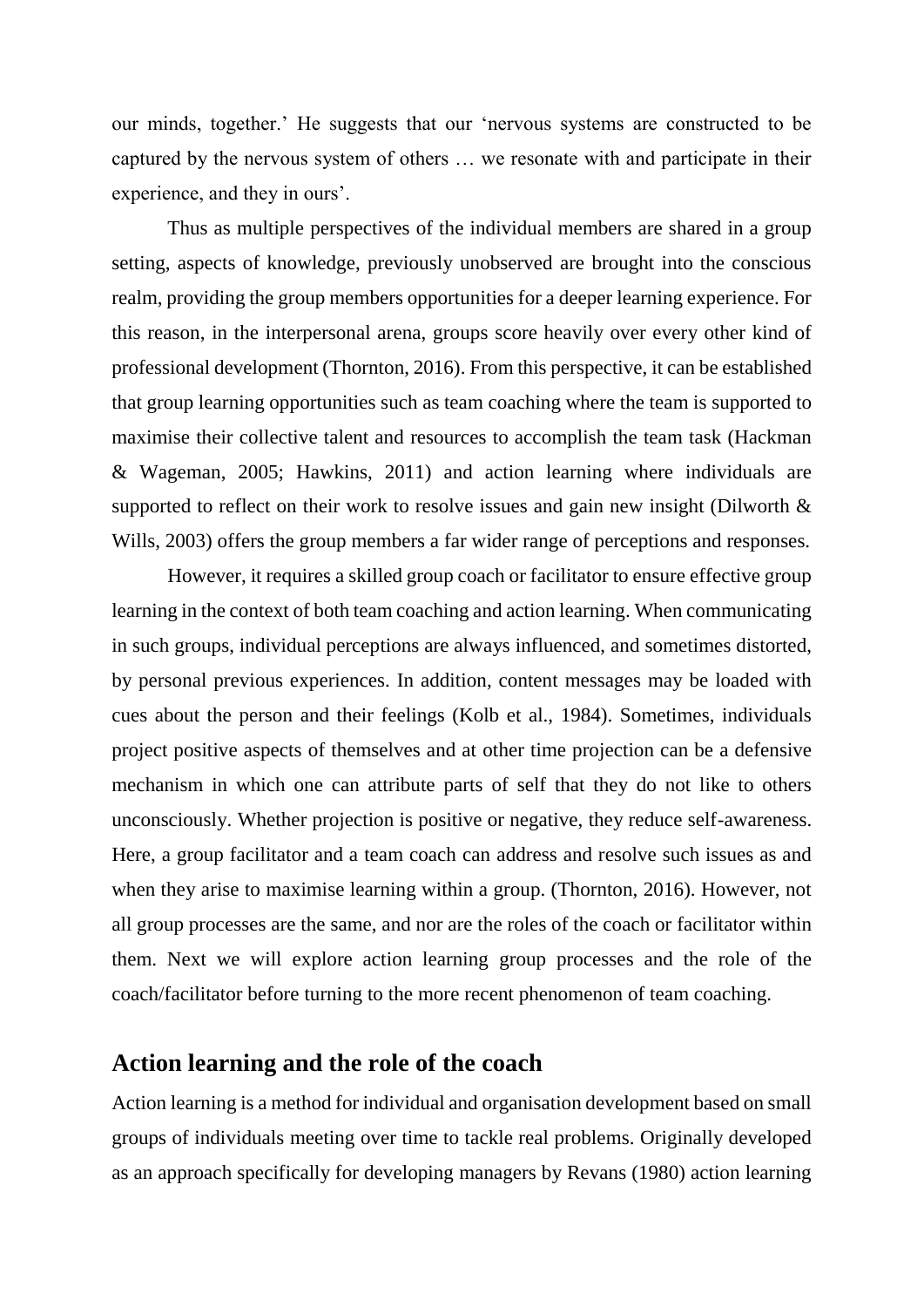sees learning as a social process in which managers who are faced with complex problems learn best with and from others. It is also a process of reflecting on one's work in the supportive as well as confrontational environment of one's peers for the purpose of gaining new insights and resolving real business problems (Dilworth & Wills; 2003). This emphasis on learning and taking action is one of the challenges frequently debated in the action learning literature (Rigg, 2006. For Revans (1998:14), the two cannot be separated as he noted, "there can be no action without learning and no learning without action". Other authors such as O'Neil and Marsick (2007) and Pedler (2011) also highlight this balance suggesting that action learning enables participants to use work project or problems in organisations to learn.

More recently, Leonard (2015) in clarifying the relationship between action, learning and solutions within the action learning process, argues that the first purpose of action learning should be to achieve effective and creative solutions to complex, critical and urgent problems. Sofo, Yeo & Villafañe,(2010) also confirm that action learning seeks to promote double-loop learning through ill-structured and complex problems. Such problems are common in organizational contexts, and the type of learning that ensues is often a precursor to an action that can affect both the learner and his or her environment (Marquardt *et al*., 2009; McLoughlin, 2004).

While traditional models of action learning describe the role of a facilitator in helping group processes, more contemporary versions discuss the role of the coach. Hence, the action learning coach helps individual group members perform their tasks better and more quickly (Rimanoczy & Turner, 2008). The coach also sensitively and clearly establishes structure, rules and the pace of the session (e.g., Marquardt *et al*., 2009; Rimanoczy & Turner, 2008; Sanyal, 2017). O'Neil & Marsick (2014) strongly advocate the role of an action learning coach, in getting participants' to challenge their own assumptions and patterns of thought and behaviour (Boud & Walker, 1996), and to question their own practice (Cho & Bong, 2010).

Thus, the primary focus of the action learning coach is not to teach or provide an expert perspective but to create conditions under which participants might learn from their project work and from one another. The coach tries to primarily use questions, rather than give answers, as the way of working with the team (O'Neil & Marsick, 2007). The coach also plays an important part in the creation of opportunities for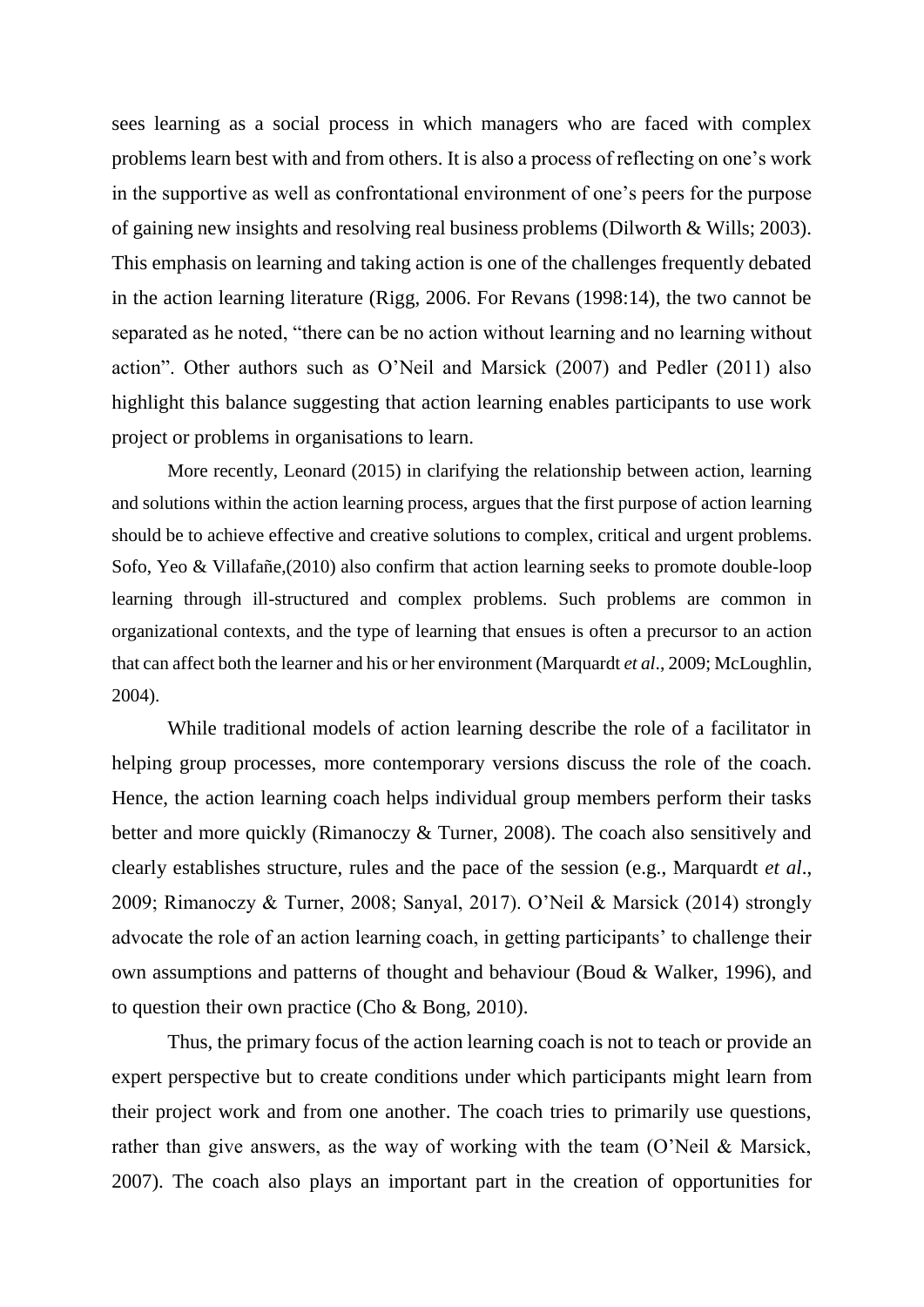learning from critical reflection (O'Neil, 1999) as well as encouraging and empowering other action learning members to engage in this social learning process for solving problems (Sanyal, 2017). For example, when action learning is used as a method of leadership development, an action learning coach who is not a group member and comes from outside the culture, can be freer to ask questions from an outsider's perspective as he or she is not immersed in the organization's norms and is not constrained by political issues. Casey (2011) emphasises the need for the coach to challenge the group members in order to help them to think differently. Thus, the coach's capability to 'hold' difficult conversations is indispensable in promoting learning (Winnicott, 1965, 1971; Thornton, 2016).

However, before learning can happen, sufficient trust is needed for participants to feel they can take risks such as exposing personal information, questioning themselves and others in the group, engaging in reflection, and challenging the organization (Casey, 2011; O'Neil & Marsick, 2007). The action learning coach ensures equity among members as well as efficiency and accountability for results in both process and outcomes. The coach is not a teacher or training manager delivering classroom-based problem solving or interventions, nor a work supervisor who has accountabilities in terms of productivity and efficiency. Rather, the coach ideally is an independent person who has the capacity to guide group members in how to learn, listen, use empathy, identify and challenge assumptions, reflect critically, reframe the issues, receive and give feedback effectively, and think reflectively (Bruner, Beaty & Frost, 1997).

The role of the action learning coach also requires assisting members to focus on what they are achieving, what they are finding difficult, what processes they are using, and the implications of these processes. Without a coach, all of this would be left to chance and to the accidental or serendipitous application of process skills by group members (Marquardt et al., 2009). Sofo, Yeo & Villafañe,(2010) suggest that the action learning coach should be sensitive to and allow time for group members to understand the external as well as internal environment. Hence, the coach helps the group to reflect on the possible performance and problem-solving levels they can attain as individuals, teams, and as an organization (Sofo, 2006).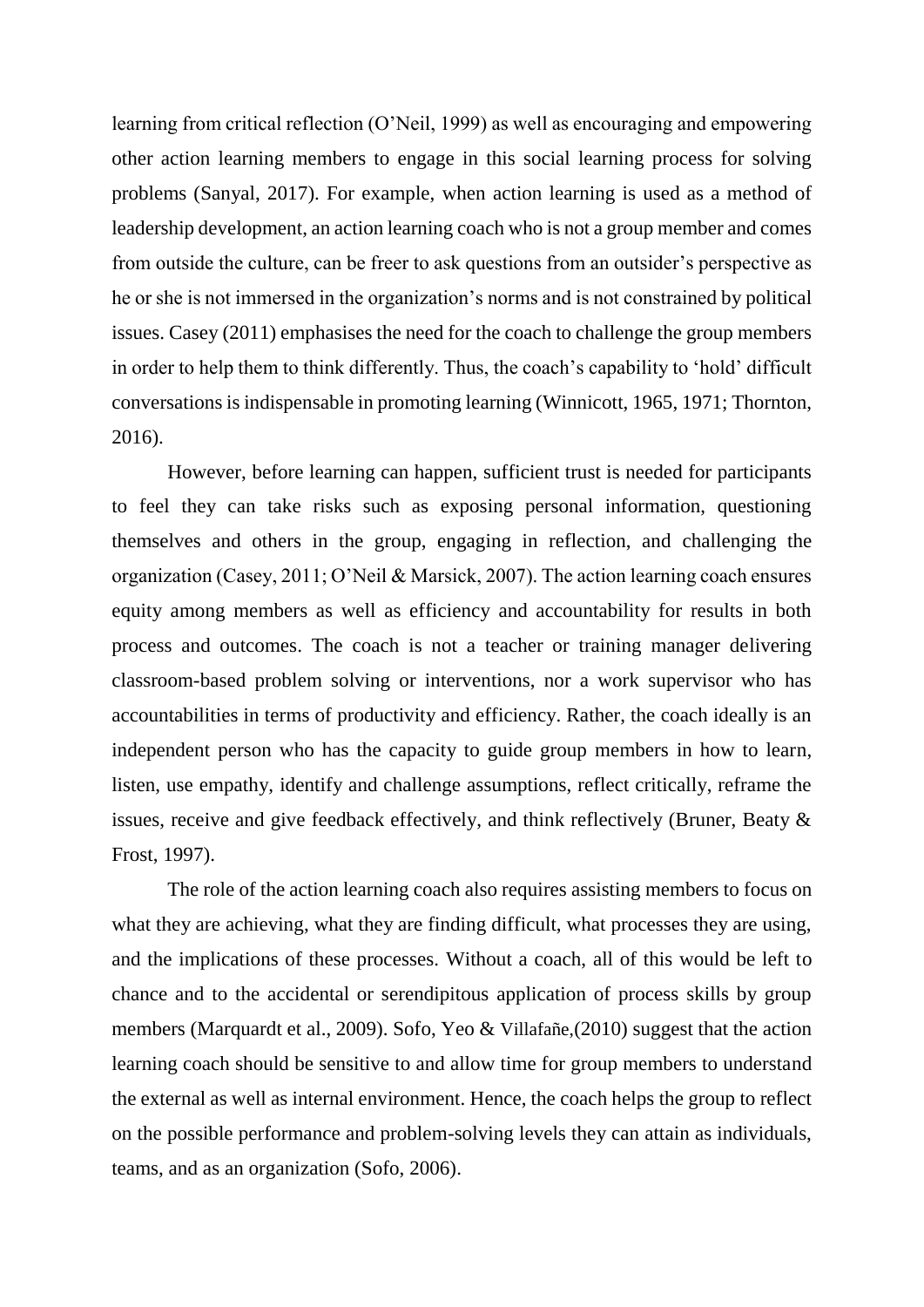Overall, the interaction of the 'action learning coach' seeks to open minds to a deeper level, aimed at self-discovery through one's own experience and critical reflection (O'Neil & Marsick, 2014). Rigg (2006: 199) makes the case for what she terms 'bilingualism' in executing the role of facilitator, and argues that there is value to be had in shifting the balance between process and expert facilitation: 'in the sense that facilitators, especially in a public sector context, speak both a public policy language as well as that of learning and development'. For Rigg (2006: 200), the ultimate value is a facilitator or a coach who is skilled enough to combine these twin capabilities and who becomes able, potentially at any rate, 'to generate knowledge about the wider organisation or wider system they are working with'. Hence, in practice, the idea of questioning insight to complex emotions, unconscious processes and offering up challenges to existing power and a more active facilitation role is an essential requirement in critical action learning (Vince, 2008). Reynolds (1998) also distinguishes critical reflection from other forms of reflection by being concerned with questioning assumptions, having a social rather than an individual focus, paying particular attention to the analysis of power relations and being concerned with emancipation. Thus, the role of facilitation marks a key distinction, especially for critical action learning as it puts more emphasis upon the role of an expert facilitator or a coach.

## **The role of the coach in team coaching**

Team coaching is now a growing trend and service in the field of coaching. It is defined as a comprehensive and systemic approach to support a team to maximise their collective talent and resources to effectively accomplish the work of the team (Hackman & Wageman, 2005; Hawkins, 2011; Carr and Peters, 2013). As Gray, Garvey and Lane (2016) comment, team coaching in organisations typically addresses issues such as:

- Getting agreement and commitment to organisational strategy
- Improving inter-group and intra-group communication
- Resolving conflict
- Managing communication, information and expectations upwards, sideways and downwards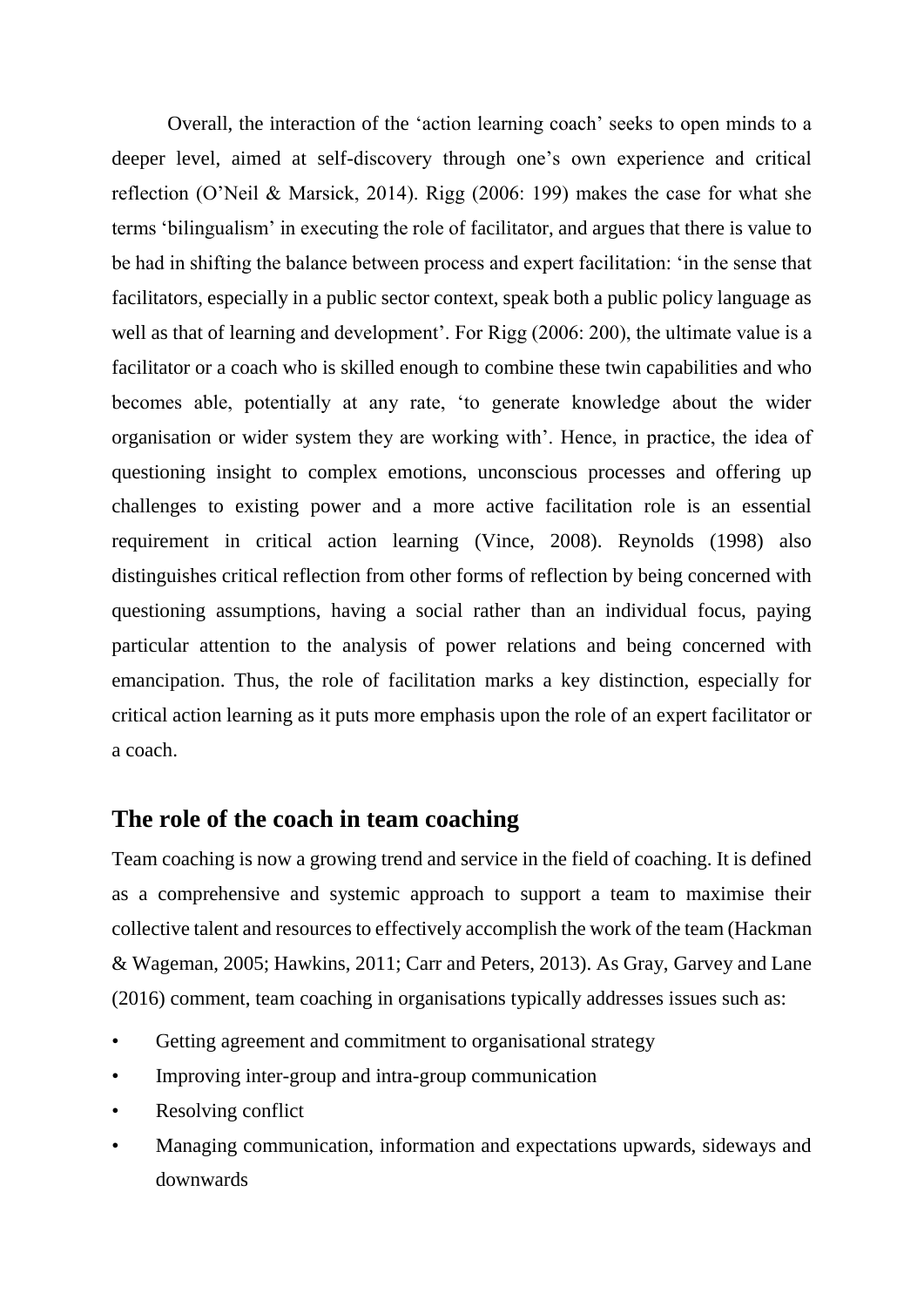As in action learning, the role of the coach is critical in team coaching. Reddy (1994: 8) defines this role as a "reasoned and intentional intervention, into the on-going events and dynamics of a group, with the purpose of helping that group effectively attain its agreed-upon objectives". Hackman & Wageman (2005) also places a key focus on team task and suggests that team coaching enables direct interaction with a team, intended to help members make coordinated and task-appropriate use of their collective resources in accomplishing the team's work. Hawkins (2011) agrees that the team coach works with the whole team to improve *collective* performance by engaging with their key stakeholder groups.

Clutterbuck (2009: 97) on the other hand, defines team coaching as "helping the team improve performance and the processes by which performance is achieved, through reflection and dialogue". According to this perspective, a team coach is more emergent within the team and helps with the quality of thinking rather than leading towards a specific realisation. The coach helps the team build their longer-term skills and capacity to manage new challenges from their own resources (Clutterbuck, 2009). He offers a useful distinction between facilitation and coaching, noting that facilitation creates a space for dialogue (as in action learning) whereas team coaching requires additional assessment, feedback, consultative direction and a focus on team performance. Clutterbuck (2009, 2010) addresses the tension between whether a team coach focuses on relationship or structure in an inclusive and balanced way and suggests working with relationship factors in the service of performance goals may be a wise direction for team coaches to follow.

These definitions show that the purpose of team coaching is to support and help the team members over time; so team coaching involves meeting on a number of occasions with the opportunity to sustain and build on previous learning. What is distinctive here is that the relationship is multiple. Each team member can relate to the coach, to each other as team members or the team as a whole. This adds to learning choices, opportunities and possibilities.

However, the definitions also highlight that the emphasis of team coaching may vary, such as accomplishing team tasks with use of their collective resources (Hackman & Wageman, 2005), improving individual and team performance through reflection and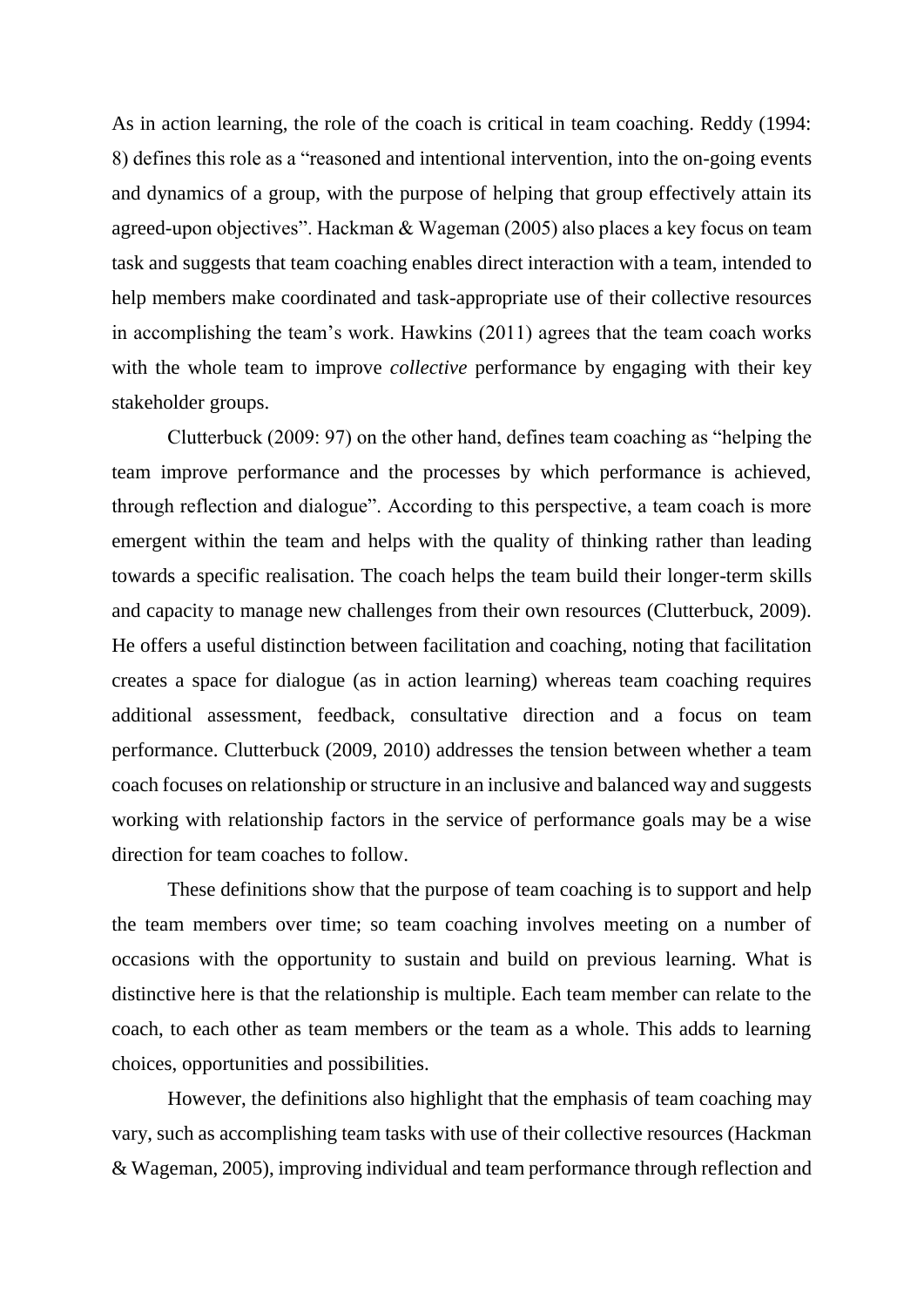dialogue (Clutterbuck, 2009) and learning and development of new skills and capabilities (Thornton, 2016). Thus, the purpose of coaching may vary and will determine the role and task of the coach.

# **Team coaching and action learning coaching – a comparative analysis**

Overall, team coaching and action learning are both relationally based developmental processes. Both occur over time and often over many months to support consolidation and integration of learning into practice. Hence, there are some core themes that are common to action learning and team coaching.

# **Similarities between action learning and team coaching**

#### 1 **Building a learning environment and a trusting relationship**

In both interventions, the role of the coach to establish and maintain a trusting relationship with and amongst the members, and to create a mutually satisfying environment of respect, trust, and freedom of expression (Flaherty, 1999; O'Neil & Marsick, 2007)). The coach achieves these aims by remaining politically neutral (Goglio *et al*., 1998), approaching the members (with unconditional positive regard (Eggers and Clark 2000) – by enabling them to recognise their own assumptions, diagnose patterns and create new responses through questioning and reflection (O'Neil & Marsick, 2014). Thus, the personal qualities, knowledge, experience and skills of the 'coach' are essential to the creation of the learning environment in both interventions. Considerable importance is also given to the relationships with other group members in both team coaching and action learning processes.

#### 2 **Enabling learning and action**

In both approaches, the coach is primarily concerned with the creation of a supportive process for learning through questioning, reflection and taking action. Vaartjes (2005) refers to the 'intentional action': action that is informed, designed, and undertaken with a view to achieving a specific purpose or outcome. Grant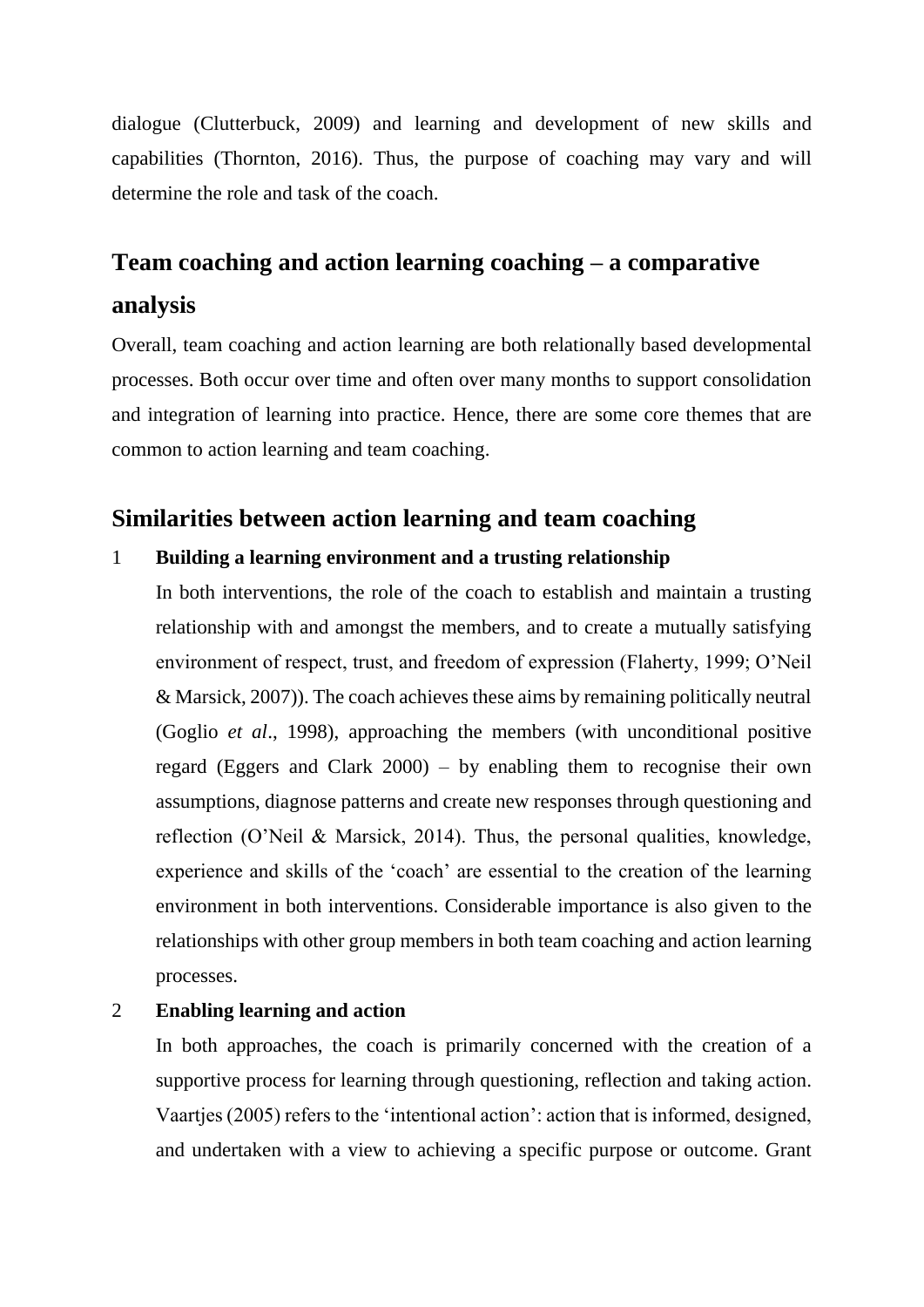(2001: 29) highlights action orientation as one of the constructs underpinning a psychology of coaching. Whitworth *et al*. (1998: 79) propose that sustained change arises from the "cycle of action and learning, over time," and action is central to the purpose of coaching because it is the mechanism by which the client maintains their momentum toward desired outcomes. In action learning, real learning is not considered possible unless action is taken (Revans, 1982; Marquardt, 1999). The coach must intervene in and accelerate the learning of participants by confronting, challenging, questioning and complimenting (Dotlich & Noel, 1998). Questions are not intended to find answers, but rather to encourage deeper reflection to raise awareness to implicit assumptions and surface tacit knowledge, by a conscious process of connection and meaning-making (Dotlich & Noel, 1998; Marquardt 1999; Passfield, 1996).

#### 3 **Building capacity for change**

Vaartjes (2005) suggests that both coaching and action learning demonstrate a similarity in their underlying paradigm in that both are underpinned by belief in the human capacity for self-directed change. This implies that in both team coaching and action learning, individuals have the innate capacity for change and that change can be facilitated through processes that support inquiry into their individual constructions and social interpretations, together with processes that support experience of alternative constructions. The coach is clearly accountable for effective application of process; however accountability for the achievement of results belongs to the members of the action learning group or the team members. In this way, individuals may be active in creating alternative (and preferred) realities. The coach supports the achievement of change by enhancing the capacity for, and commitment to, purposeful action to achieve desired outcomes (Vaartjes, 2005).

Thus, there is considerable similarity in the underlying features, paradigms and praxis of team coaching and action learning. Both interventions can be applied to personal and organisational development and share the intention of improving both capacity and capability within a supportive relational environment. However, there are some key differences in the two interventions which offer clear distinctions.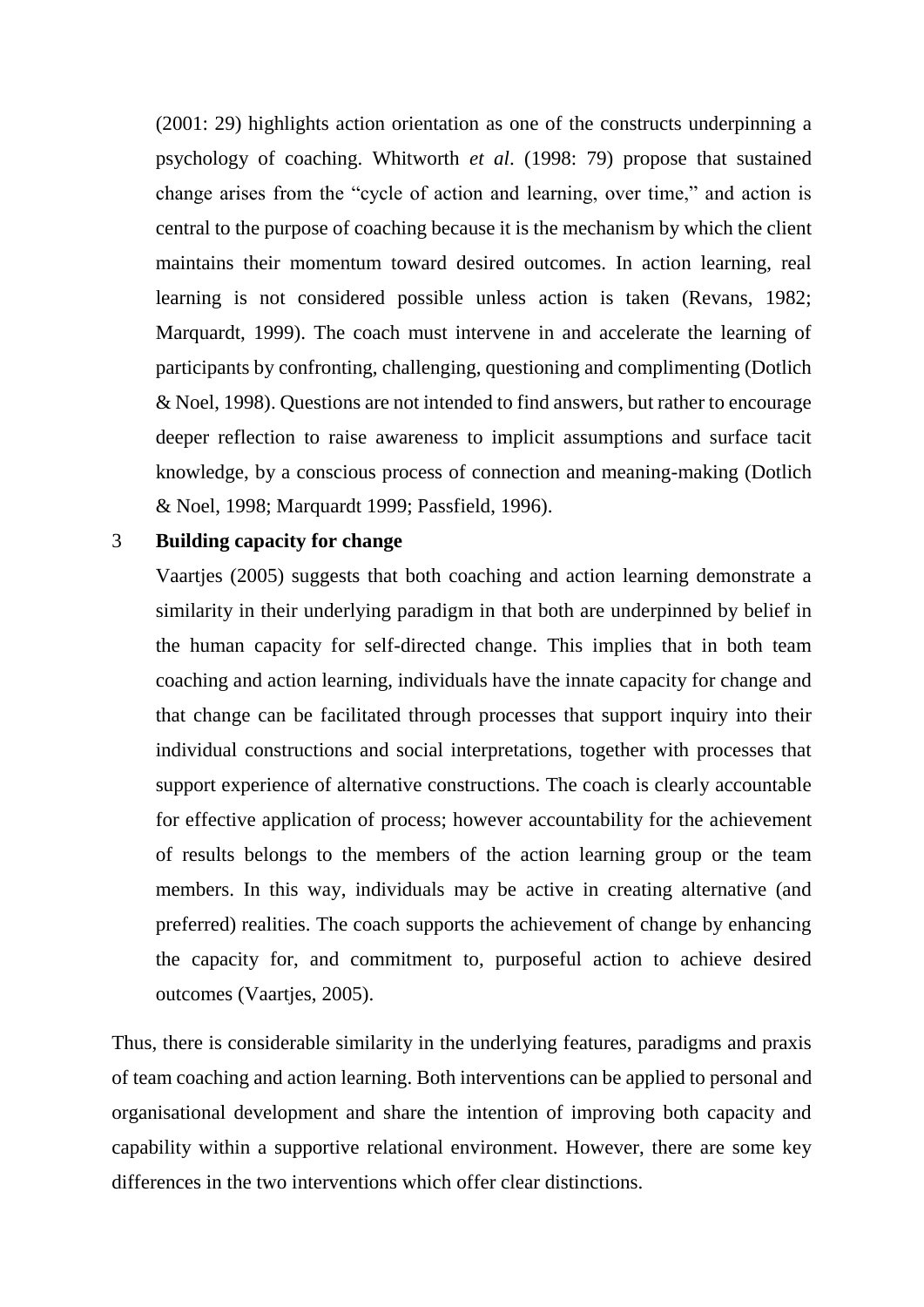# **Differences between action learning and team coaching**

#### 1 **Individual verses group or team issues**

In action learning, individual members bring their issues or problems to the group process. Action learning seeks to make "meaning from experience" (Raelin, 1997: 26) with emphasis on surfacing the honest accounts of individual participants, relative to their current context to facilitate individual and social development (Marquardt, 1999). In team coaching, the group is the team and they work with each other on team issues. Individual issues may be brought to the surface through this process but the ultimate focus in on resolving a collective issue faced by the team. O'Connor and Cavanagh (2016) suggest that team coaching occurs when it is focused internally (at a skills level), and is only interested in those internal dynamics of the team that are relevant to the team's goal attainment.

#### 2 **Inside-out verses outside-in**

The theoretical framework of action learning is founded on the assumption that 'knowledge is socially constructed and created from within' (Zuber-Skerritt, 2002: 5) which is an 'inside-out' process facilitated by questioning insight and reflection on action (Passfield, 1996). In team coaching, however, the coaching conversations may be intentionally pragmatic (Flaherty, 1999), effective in surfacing the right things at the right time and may incorporate a feedback process (Crane, 1999; Dotlich & Cairo, 1999). This is mainly initiated by the coach often using pre-defined model/s and tools that generates information and, when well administered, insight. Vaartjes (2005) suggests that this is the 'outside-in' process which is actively facilitated by the coach. Thus, in action learning, individual issues are raised from within the action learning set and then addressed in the group. In contrast, in team coaching, the outcomes to be achieved or addressed may be pre-defined or outlined at the start of the intervention although underlying issues may came to the surface later through the coaching process. Thus, team coaching 'is a reasoned and intentional intervention, into the ongoing events and dynamics of a group' (Reddy, 1994: 8) and the coach supports the group to achieve its agreed objectives.

#### 3 **Questioning insight and critical reflection**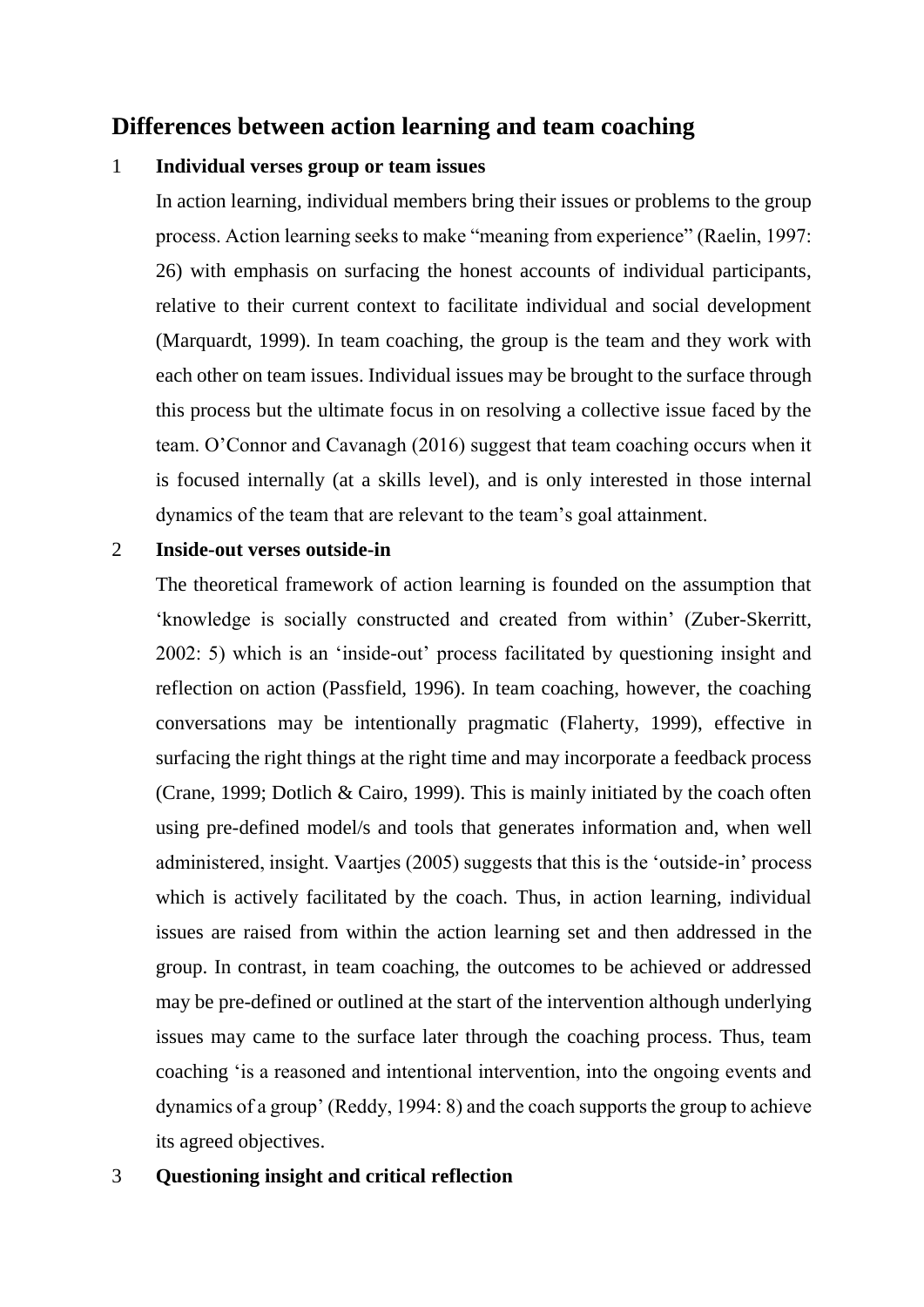The emphasis on questioning insight and critical reflection is a distinguishing feature of action learning. O'Neil & Marsick (2007) suggests that action learning coaches engage teams at the process level and then seek to open minds to a deeper level of questioning. O'Neil (1999:128) also argues that: "It's different. As a process consultant you are floating with the process. You are helping people to stay in it and be aware of what is happening. As a learning coach you are on many more levels". In contrast, in team coaching, tools and models are often used to enable team analysis and address difficult team conversations (although experienced team coaches avoid over reliance on such tools). Thus within team coaching, any focus on the team's internal conversation is only relevant to the extent that it is important for team goal attainment (O'Connor & Cavanagh, 2016), thus, at least potentially, limiting the level and depth of reflections to achieving its collective goal.

## **Conclusion**

In examining the role of a coach in supporting reflection, learning and taking action in a team or a group, such as action learning, it is clear that there are both similarities as well differences in these interventions. An integrated model of coaching and action learning can draw on the strengths offered by the practices of both (Vaartjes, 2005). Thus, the role of the coach in developing the relationship within the group and the environment for learning is essential for both interventions. The emphasis on 'intentional action' will ensure both individual and group outcomes and enhance learning and development of all participants. Finally, as action learning offers additional strengths in questioning insight and critical reflection, this element can be adopted in team coaching process to enable deeper insight and learning. Such practices are fundamental to experiential learning and therefore offer a rigour, structure and emphasis to enhance team coaching and action learning outcomes.

#### **References**

Boud, D., & Walker, D. (1996). Barriers to reflection on experience. In D. Boud, R. England: SRHE and Open University Press.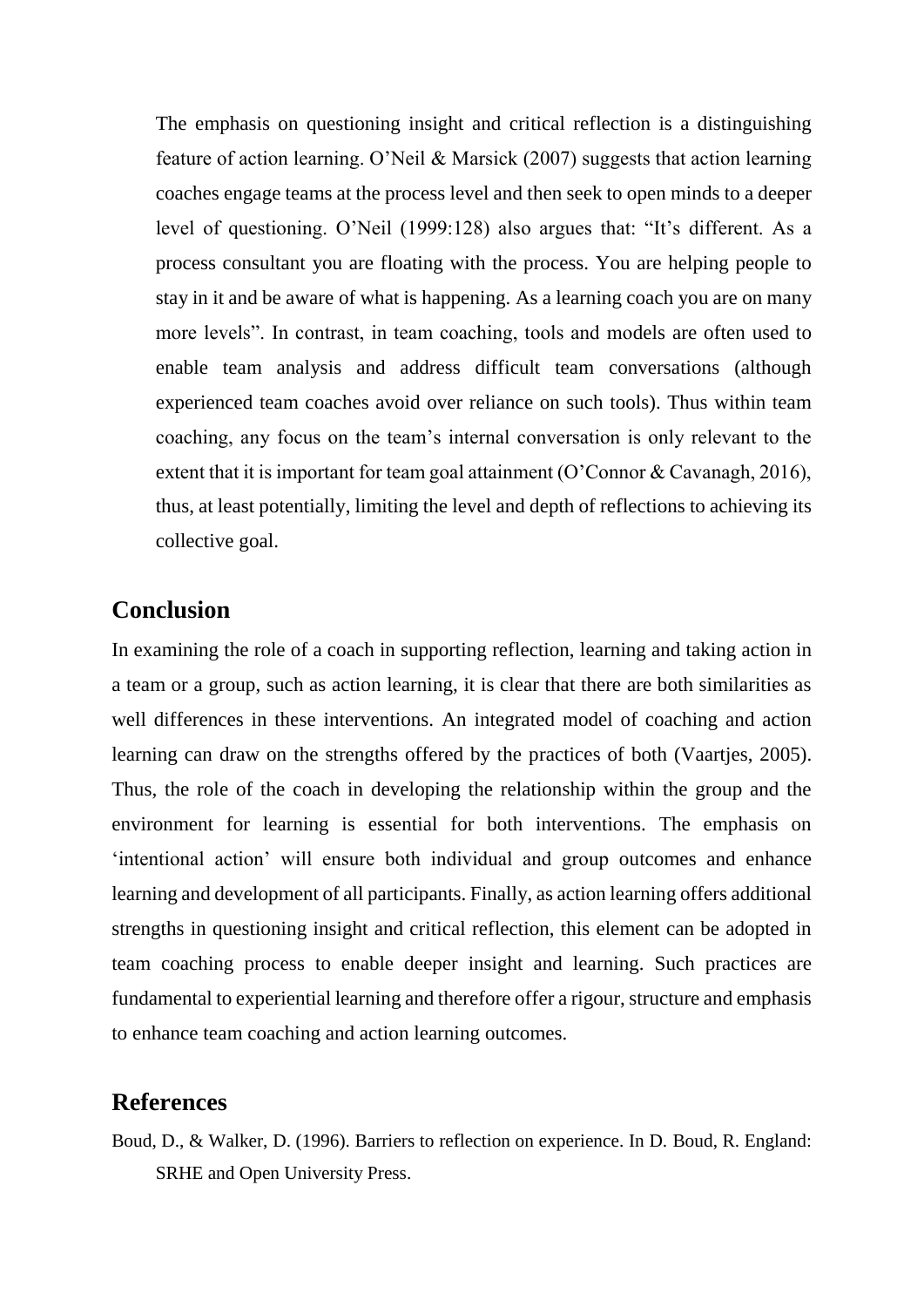- Bruner, T., Beaty, L., & Frost, P. (1997). Participating in action learning. In M. Pedler (Ed.), *Action learning in practice* (pp. 279–289)*.* Aldershot, England: Gower.
- Carr, C., & Peters, J. (2013). The experience of team coaching: A dual case study. *International Coaching Psychology Review*, *8*(1), 80–98.
- Casey, D. (2011). David Casey on the role of the set advisor. In M. Pedler (Ed.), *Action learning in practice* (4th ed.) (pp. 55–70). Burlington, VT: Gower.
- Cho, Y., & Bong, H.-C. (2010). Identifying balanced action learning: Cases of South Korean practices. *Action Learning: Research and Practice*, *7*, 137–150.
- Clutterbuck, D. (2009). *Coaching the team at work*. London, England: Nicholas Brealey.
- Clutterbuck, D. (2010). Team coaching. In E. Cox, T. Bachkirova, & D. A. Clutterbuck (Eds.), *The complete handbook of coaching* (pp. 271–283). London, England: Sage.

Crane, T. G. (1999) *The heart of coaching: Using transformational coaching to create a highperformance culture*, San Diego: FTA Press.

Dilworth, R. L., & Willis, V. J. (2003). *Action learning: Images and pathways.* Professional practices in adult education and lifelong learning series. Melbourne, FL: Krieger.

Dotlich, D. L. & Cairo, P. C. (1999) *Action coaching: How to leverage individual performance for company success*, San Francisco: Jossey-Bass Inc.

- Dotlich, D. L., & Noel, J. L. (1998). *Action learning: How the world's top companies are recreating their leaders and themselves*. San Francisco, CA: Jossey-Bass.
- Eggers, J. H., & Clark, D. (2000). Executive coaching that wins*. IVEY Business Journal, September/October*, 66–70.
- Flaherty, J. (1999). *Coaching: Evoking excellence in others*. Oxford, England: Butterworth-Heinemann.
- Goglio, L., Diamante, T., & Urban, J. M. (1998). Coaching a leader: Leveraging change at the top. *Journal of Management Development, 17*(2), 93–105.
- Grant, A. M. (2001). Towards a psychology of coaching: The impact of coaching on metacognition, mental health and goal attainment (Doctoral dissertation). Retrieved from www.psych.usyd.edu.au/coach/AMG\_PhD\_2001.pdf.
- Gray, D. E., Garvey, B., & Lane, D. (2016). *A critical introduction to coaching and mentoring*. London, England: Sage.
- Hackman, J. R., & Wageman, R. (2005). A theory of team coaching. *Academy of Management Review*, *30*(2), 269–287.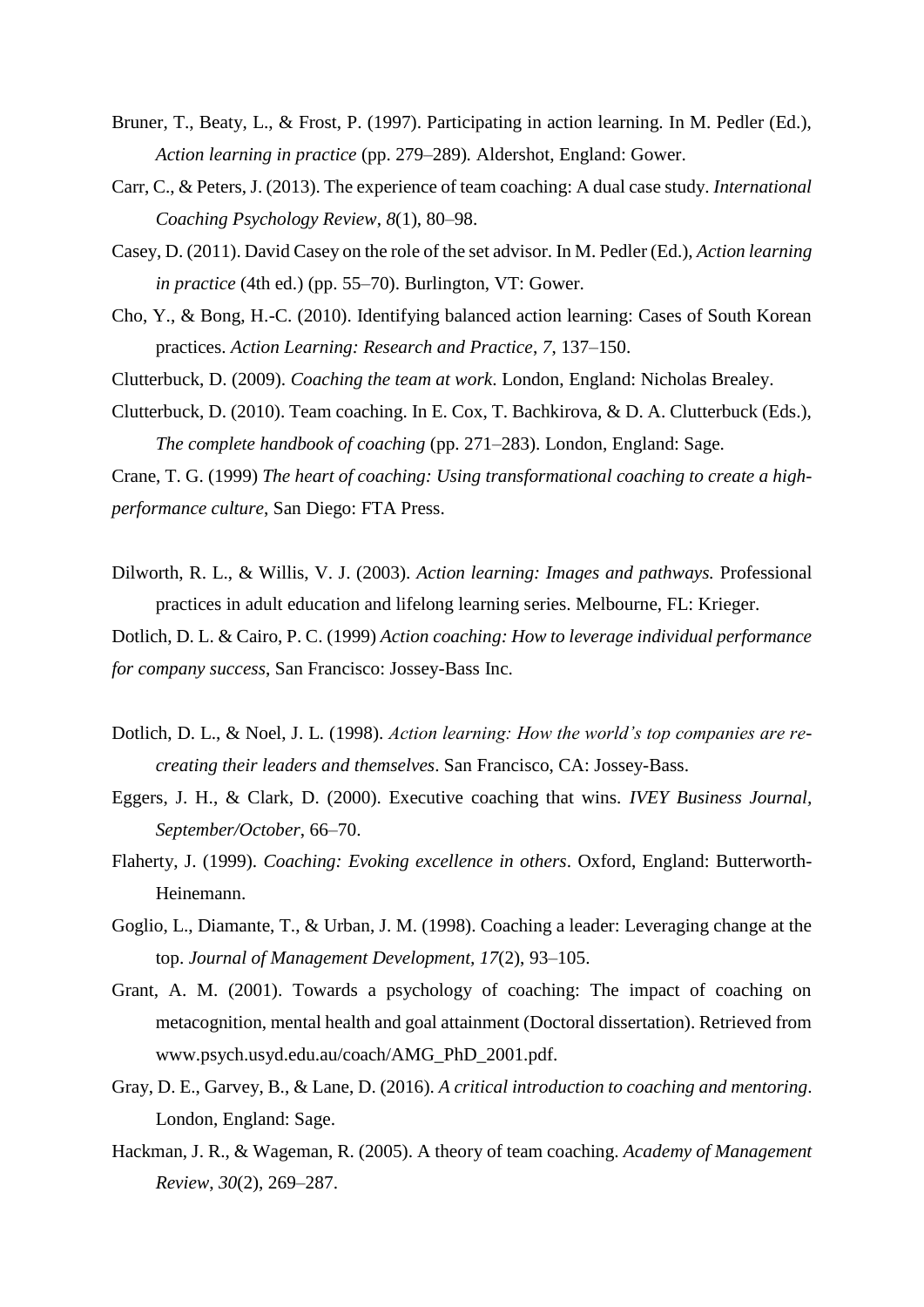- Hawkins, P. (2011). *Leadership team coaching: Developing collective transformational leadership*. Philadelphia, PA: Kogan Page Publishers.
- Kolb, D. A., Rubin, I. M., & McIntyre, J. M. (1984). *Organization psychology: An experiential approach* (4th ed.). Englewood Cliffs, NJ: Prentice Hall.
- Leonard, H. S. (2015). Understanding the causal path between action, learning, and solutions: Maximizing the power of action learning to achieve great results. *Action Learning: Research and Practice, 12*(1), 22–36.
- Marquardt, M., Leonard, H. S., Freedman, A., & Hill, C. (2009). *Action learning for developing leaders and organizations: Principles, strategies, and cases*. Washington, DC: American Psychological Association.
- Marquardt, M. J. (1999). *Action learning in action: Transforming problems and people for world-class organizational learning*. Palo Alto, CA: Davies-Black.
- McLoughlin, D. (2004). There can be no learning without action and no action without learning. *European Journal of Marketing, 38*, 433–445.
- O'Connor, S., & Cavanagh, M. (2016). Group and team coaching. In T. Bachkirova, G. Spence, & D. Drake (Eds.), *The SAGE handbook of coaching*. London, England: Sage.
- O'Neil, J. (1999). *The study of learning advisors in action learning* (Unpublished doctoral dissertation). Teachers College, Columbia University, New York, New York.
- O'Neil, J., & Marsick, V. J. (2007). *Understanding action learning*. New York, NY: AMA-COM.
- O'Neil, J., & Marsick, V. J. (2014). Action learning coaching. *Advances in Developing Human Resources, 16*(2), 202–221.
- Passfield, R. (1996). *Action learning: A paradigm whose time has come*. Paper presented at 6th National Vocational and Educational Conference, Coffs Harbour, New South Wales, Australia.
- Pedler, M. (2011). *Action learning in practice*. London, England: Gower.
- Raelin, J. A. (1997). Action learning and action science: Are they different? *Organizational Dynamics, 25*(5), 21–34.
- Reddy, W. B. (1994). *Intervention skills: Process consultation for small groups and teams*. San Francisco, CA: Pfeiffer.
- Revans, R. W. (1980). *Action learning: New techniques of management* (1st ed.) London, England: Blond & Briggs.
- Revans, R. W. (1982). *The origin and growth of action learning*. London, England: Chartwell Bratt.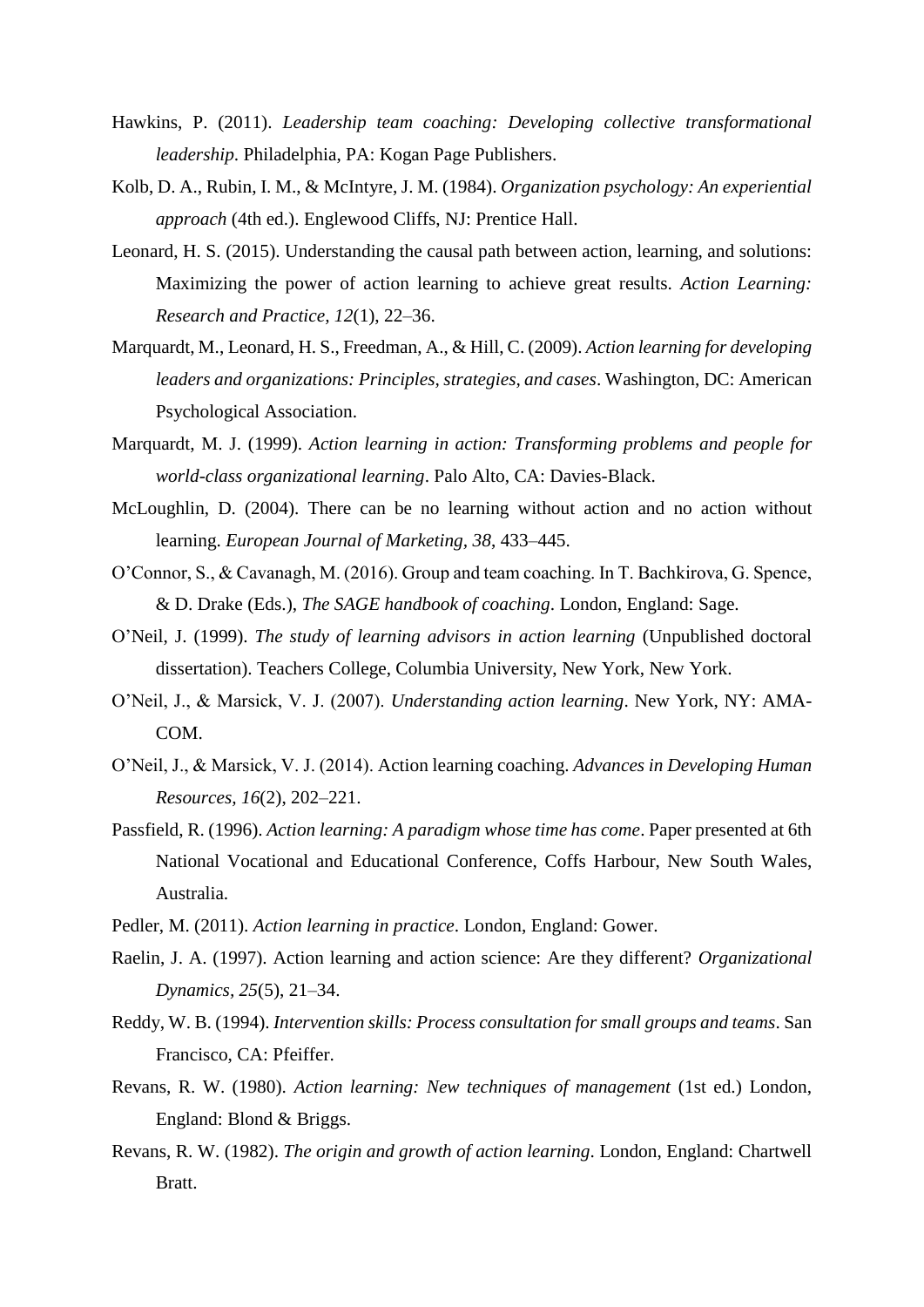- Revans, R. W. (1998). *ABC of action learning: Empowering manages to act and learn from action*. London, England: Tavistock.
- Reynolds, M. (1998). Reflection and critical reflection in management learning. *Management learning*, *29*(2), 183–200.
- Rigg, C. (2006). Action learning in the public service system: issues, tensions and a future agenda. In C. Rigg & S. Richards (Eds.), *Action learning, leadership and organizational development in public services* (pp. 195–206). Abingdon, England: Routledge.
- Rimanoczy, I., & Turner, E. (2008). *Action reflection learning: Solving real business problems by connecting learning with earning*. Palo Alto, CA: Davies-Black.
- Sanyal, C. (2017). Learning, action and solutions in action learning: investigation of facilitation practice using the concept of living theories. *Action Learning: Research and Practice*, *14*, 1–15.
- Sofo, F. (2006). The art of questioning: An individual and organizational practice. *Business Digest, 165*(7), 19–20.
- Sofo, F., Yeo, R. K., & Villafañe, J. (2010). Optimizing the learning in action learning: Reflective questions, levels of learning, and coaching. *Advances in Developing Human Resources*, *12*(2), 205–224.
- Stern, D. N. (2004). *The present moment in psychotherapy and everyday life.* Norton series on interpersonal neurobiology. New York, NY: Norton.
- Thornton, C. (2016). *Group and team coaching: The secret life of groups*. London, England: Routledge.
- Vaartjes, V. (2005). Integrating action learning practices into executive coaching to enhance business results. *International Journal of Evidence Based Coaching and Mentoring*, *3*(1), 1–17.
- Vince, R. (2008). "Learning-in-action" and "learning inaction": Advancing the theory and practice of critical action learning. *Action Learning: Research and Practice*, *5*(2), 93– 104.
- Whitworth, L., Kimsey-House, H., House, H., Sandahl, P., Sandahl, P., & House, H. (1998). *Co-active coaching*. Palo Alto, CA: Davies-Black.
- Winnicott, D. W. (1965). *The capacity to be alone in the maturational processes and the facilitating environment: Studies in the theory of emotional development*. New York, NY: International University Press.
- Winnicott, D. W. (1971). *Playing and reality*. London, England: Psychology Press.
- Zuber-Skerritt, O. (2002). The concept of action learning. *Learning Organization, 9*, 114–124.